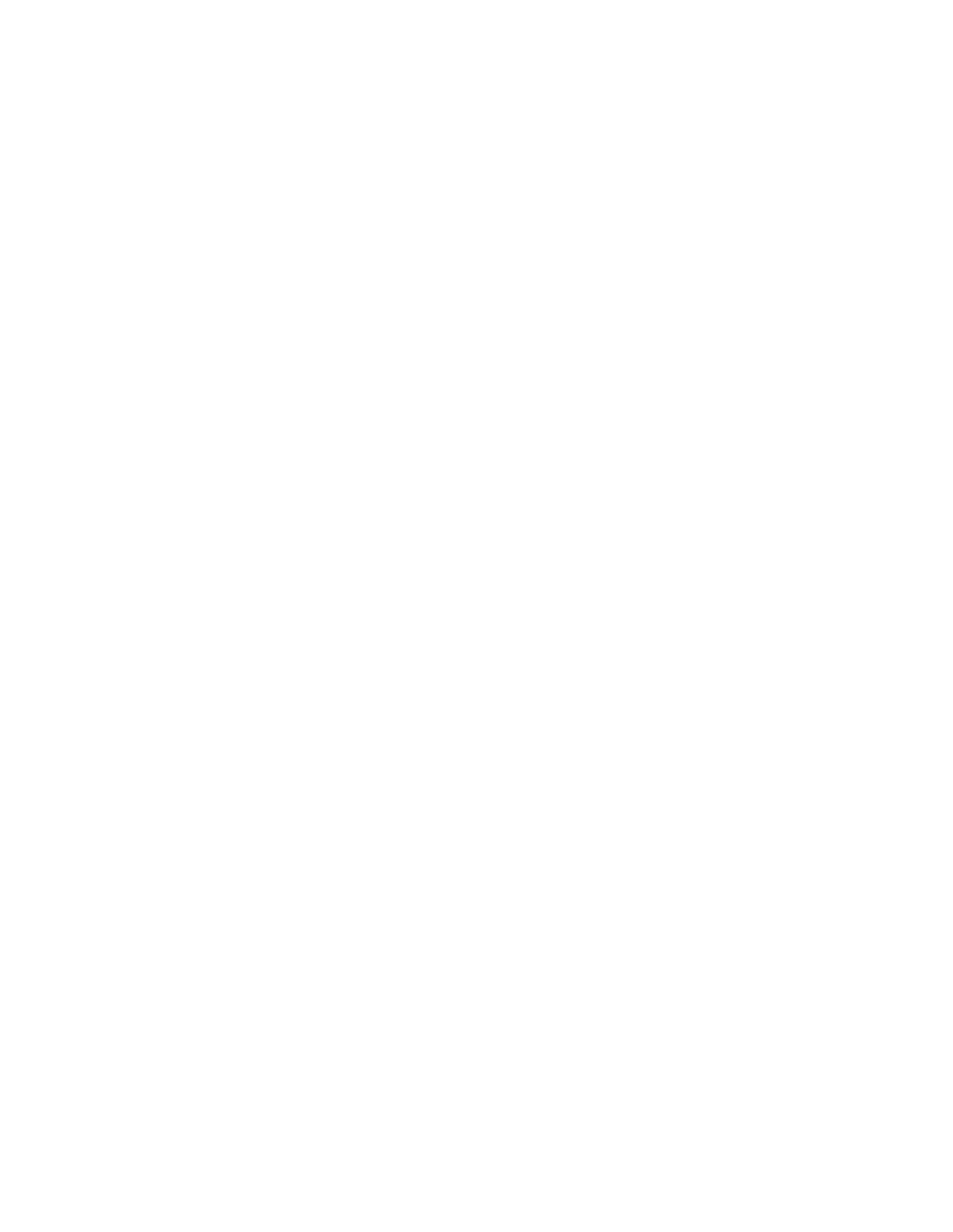## #Workplace overview

#### **Policies and strategies**

1: Do you have a formal policy and/or formal strategy in place that specifically supports gender equality in the following areas?

| Yes(Select all that apply)                                             |
|------------------------------------------------------------------------|
| Policy<br><b>Strategy</b>                                              |
| Yes(Select all that apply)                                             |
| Strategy                                                               |
| Yes(Select all that apply)                                             |
| Policy                                                                 |
| No(Select all that apply)                                              |
| Currently under development (Select the<br>estimated completion date.) |
| Yes(Select all that apply)                                             |
| <b>Strategy</b>                                                        |
| Yes(Select all that apply)                                             |
| Strategy                                                               |
| Yes(Select all that apply)                                             |
| <b>Strategy</b>                                                        |
| Key performance indicators for managers<br>No(Select all that apply)   |
| Not a priority                                                         |
|                                                                        |

2: Do you have formal policy and/or formal strategy in place that support gender equality overall? Yes(Select all that apply)

…Yes Policy

3: Does your organisation have any of the following targets to address gender equality in your workplace?

4: If your organisation would like to provide additional information relating to your gender equality policies and strategies, please do so below.

| <b>Governing bodies</b>          |  |  |  |
|----------------------------------|--|--|--|
| <b>STBAUS Pty Ltd</b>            |  |  |  |
| J & J Wallace (Projects) Pty Ltd |  |  |  |
| <b>Experience Co Limited</b>     |  |  |  |
|                                  |  |  |  |

1: Does this organisation have a governing Yes(*Provide further details on the governing*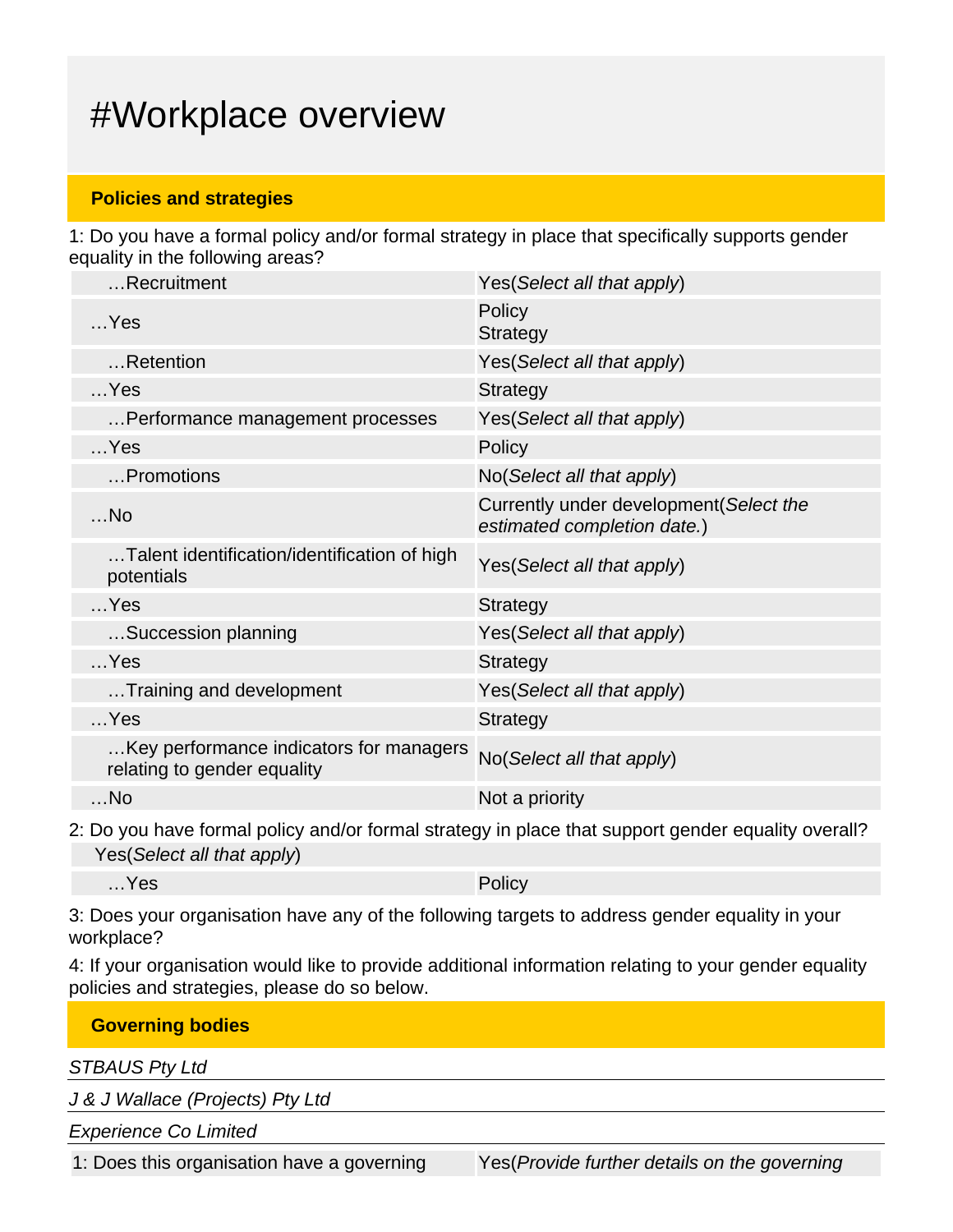| body?                                                                                                                             | body(ies) and its composition)                                         |
|-----------------------------------------------------------------------------------------------------------------------------------|------------------------------------------------------------------------|
| 1.1: What is the name of your governing body?                                                                                     | <b>Board of Directors</b>                                              |
| 1.2: What type of governing body does this<br>organisation have?                                                                  | <b>Board of directors</b>                                              |
| 1.3: How many members are on the governing<br>body and who holds the predominant Chair<br>position?                               |                                                                        |
| Chairs                                                                                                                            |                                                                        |
| Female                                                                                                                            |                                                                        |
| Male                                                                                                                              | $\mathbf{1}$                                                           |
| Non-binary                                                                                                                        | $\overline{0}$                                                         |
| Members                                                                                                                           |                                                                        |
| $$ Female                                                                                                                         | $\mathbf{1}$                                                           |
| Male                                                                                                                              | 3                                                                      |
| Non-binary                                                                                                                        | $\overline{0}$                                                         |
| 1.4: Do you have a formal selection policy<br>and/or formal selection strategy for this<br>organisation's governing body members? | No(Select all that apply)                                              |
|                                                                                                                                   | Not a priority                                                         |
| 1.5: Has a target been set to increase the<br>representation of women on this governing<br>body?                                  | No(Select all that apply)                                              |
|                                                                                                                                   | Currently under development (Select the<br>estimated completion date.) |
|                                                                                                                                   | 31-Dec-2022                                                            |
| 1.6: Do you have a formal policy and/or formal<br>strategy in place on the gender composition of<br>your governing body?          | <b>No</b>                                                              |
|                                                                                                                                   | Currently under development                                            |
|                                                                                                                                   | 31-Dec-2022                                                            |
| Reef Magic Cruises Pty. Ltd.                                                                                                      |                                                                        |

Experience Co Admin Pty Ltd

Experience Co Admin QLD Pty Ltd

2: If your organisation would like to provide additional information relating to governing bodies and gender equality in your workplace, do so below.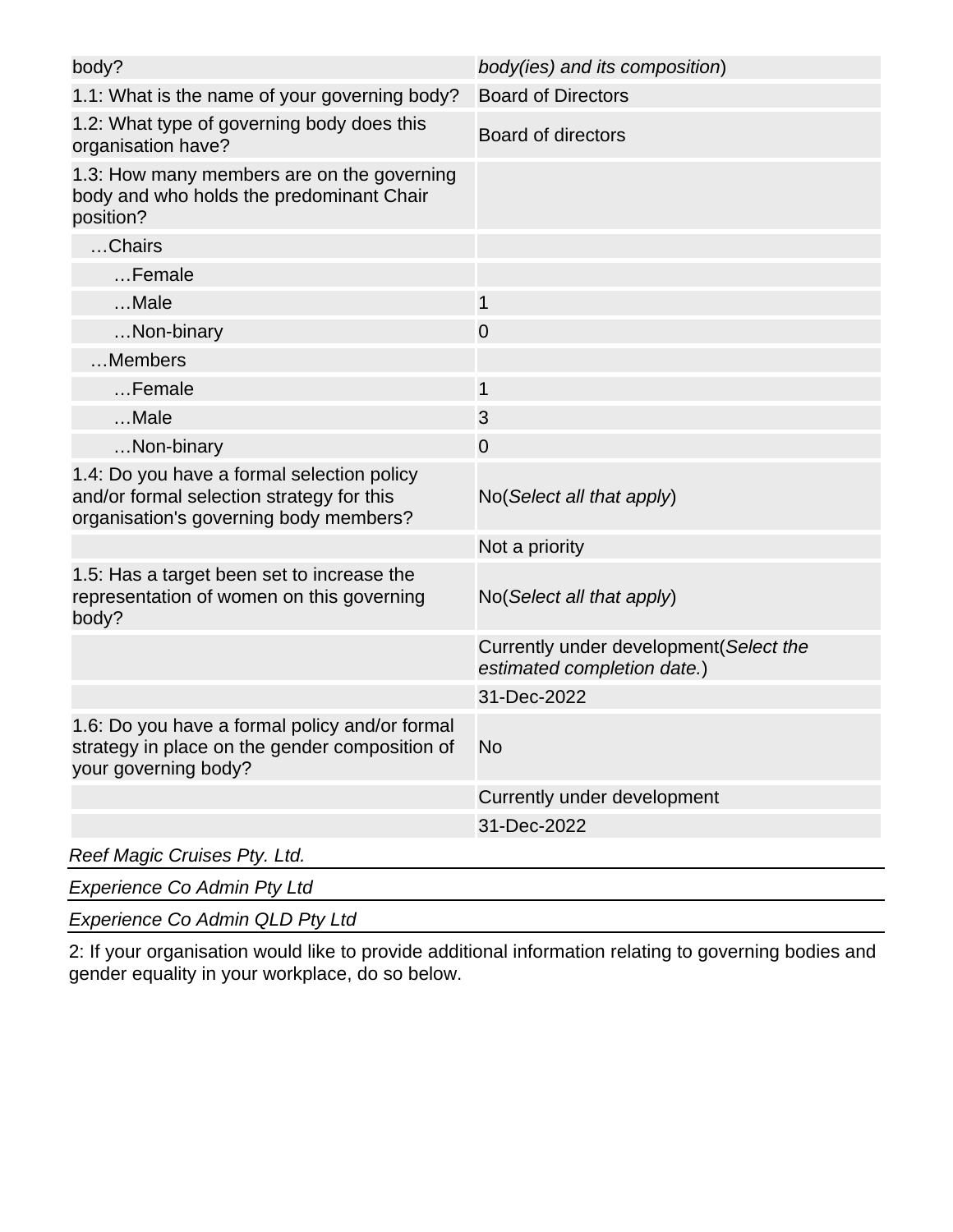# #Action on gender equality

### **Gender pay gaps**

1: Do you have a formal policy and/or formal strategy on remuneration generally? No(Select all that apply)

…No

Salaries set by awards/industrial or workplace agreements Non-award employees paid market rate

- 2: What was the snapshot date used for your Workplace Profile? 31-Mar-2022
- 3: Does your organisation publish its organisation-wide gender pay gap? Yes(Select all that apply.)
- 4: Do you give WGEA permission to publicly publish your organisation-wide gender pay gap? Yes

5: If your organisation would like to provide additional information relating to gender pay gaps in your workplace, please do so below.

#### **Employer action on pay equity**

1: Have you analysed your payroll to determine if there are any remuneration gaps between women and men (e.g. conducted a gender pay gap analysis)?

| No(Select all that apply) |  |
|---------------------------|--|
|---------------------------|--|

|       | Salaries for SOME employees (including         |
|-------|------------------------------------------------|
|       | managers) are set by awards or industrial      |
|       | agreements and there is NO room for discretion |
| $$ No | in pay changes (for example because pay        |
|       | increases occur only when there is a change in |
|       | tenure or qualifications)                      |
|       | Non-award employees paid market rate           |

2: For organisations with partnership structures: Have you undertaken a gender remuneration gap analysis ('gender pay gap analysis') in the current reporting period to determine if there are any remuneration gaps between women partners and men partners in your organisation?

3: If your organisation would like to provide additional information relating to employer action on pay equity in your workplace, please do so below.

### **Employee consultation**

1: Have you consulted with employees on issues concerning gender equality in your workplace during the reporting period?

Yes(Provide further details on the employee consultation process.)

- 1.1: How did you consult employees? Survey
- 1.2: Who did you consult? ALL staff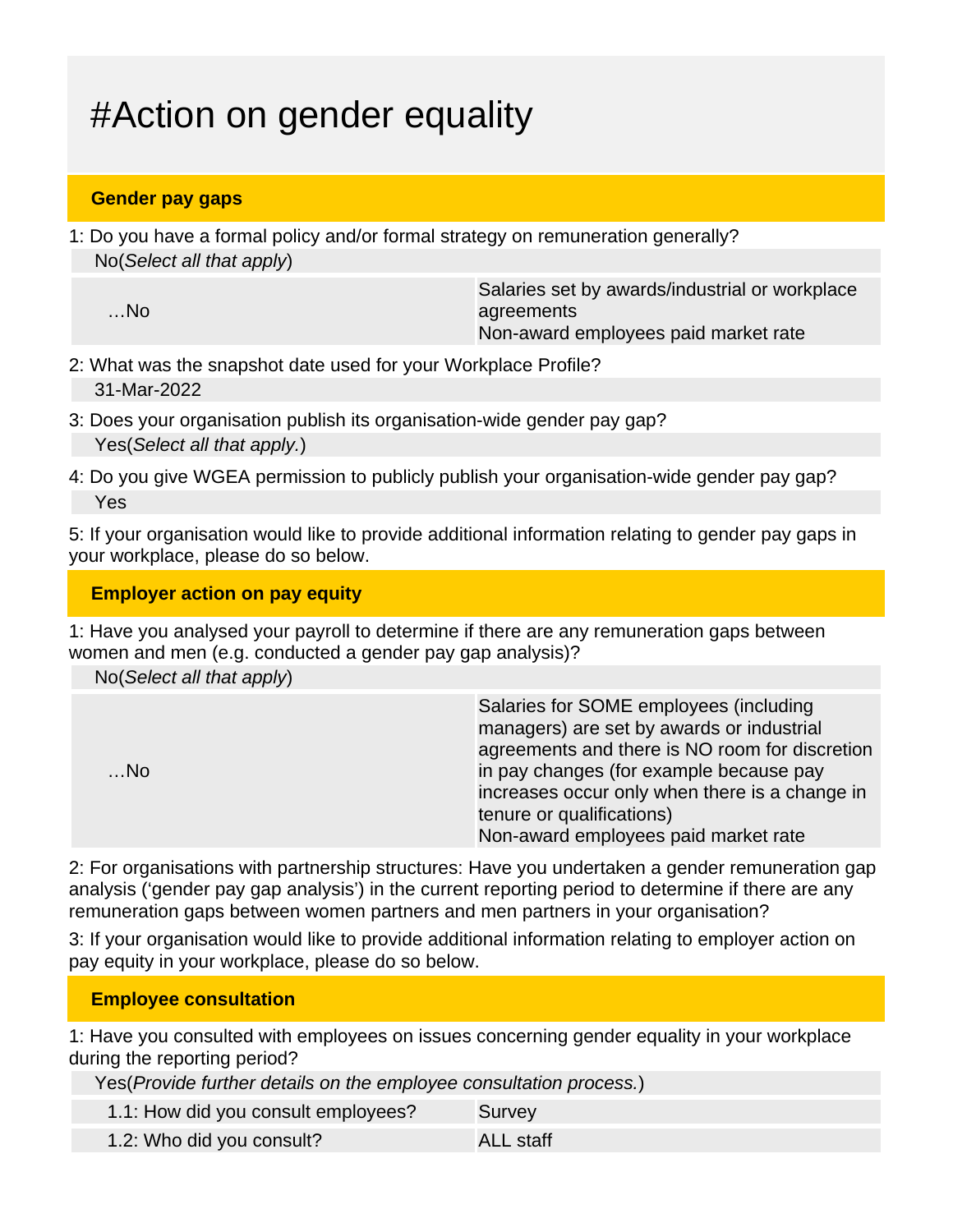2: Do you have a formal policy and/or formal strategy in place on consulting employees about gender equality?

Yes(Select all that apply.)

…Yes Policy

- 3: On what date did your organisation share your previous year's public reports with employees? 18-Aug-2021
- 4: Does your organisation have shareholders?

Yes

4.1: On what date did your organisation share your previous year's public reports with shareholders? 26-Aug-2021

5: Have you shared previous Executive Summary and Benchmark reports with the governing body?

Yes

6: If your organisation would like to provide additional information relating to employee consultation on gender equality in your workplace, please do so below.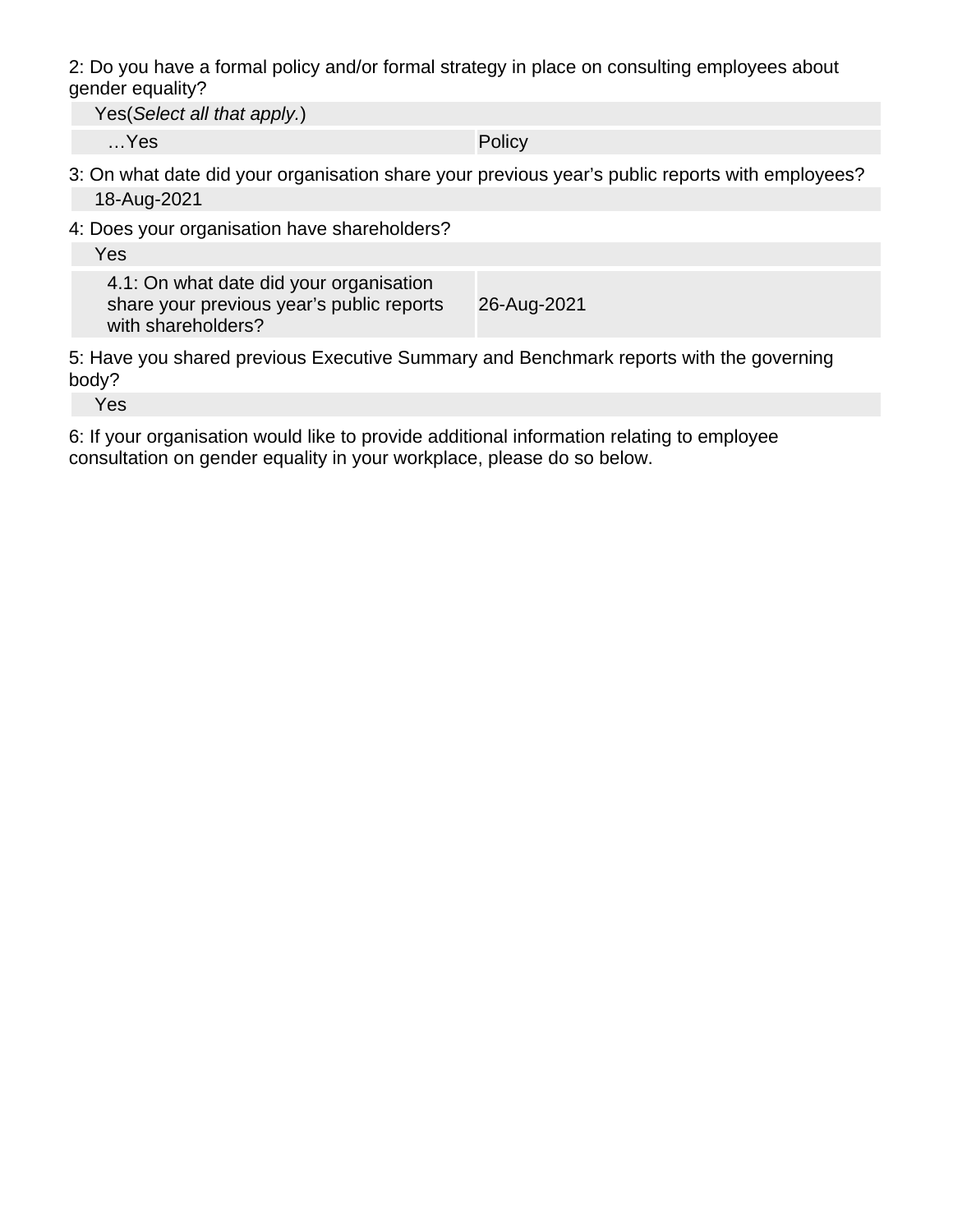### #Flexible work

### **Flexible working**

1: Do you have a formal policy and/or formal strategy on flexible working arrangements? Yes(Select all that apply)

| $$ Yes                                                                                                 | Policy                           |
|--------------------------------------------------------------------------------------------------------|----------------------------------|
| A business case for flexibility has been<br>established and endorsed at the leadership<br>level        | Yes                              |
| Leaders are visible role models of flexible<br>working                                                 | Yes                              |
| Flexible working is promoted throughout<br>the organisation                                            | Yes                              |
| Targets have been set for engagement in<br>flexible work                                               | No(Select all that apply)        |
| $$ No                                                                                                  | Not a priority                   |
| Targets have been set for men's<br>engagement in flexible work                                         | No(Select all that apply)        |
| $$ No                                                                                                  | Not a priority                   |
| Leaders are held accountable for improving<br>workplace flexibility                                    | No(Select all that apply)        |
| $$ No                                                                                                  | Not a priority                   |
| Manager training on flexible working is<br>provided throughout the organisation                        | No(Select all that apply)        |
| $$ No                                                                                                  | Insufficient resources/expertise |
| Employee training is provided throughout<br>the organisation                                           | No(Select all that apply)        |
| $$ No                                                                                                  | Insufficient resources/expertise |
| Team-based training is provided<br>throughout the organisation                                         | No(Select all that apply)        |
| $$ No                                                                                                  | Not a priority                   |
| .Employees are surveyed on whether they<br>have sufficient flexibility                                 | Yes                              |
| The organisation's approach to flexibility is<br>integrated into client conversations                  | No(Select all that apply)        |
| $$ No                                                                                                  | Not aware of the need            |
| The impact of flexibility is evaluated (e.g.<br>reduced absenteeism, increased employee<br>engagement) | No(Select all that apply)        |
| $$ No                                                                                                  | Insufficient resources/expertise |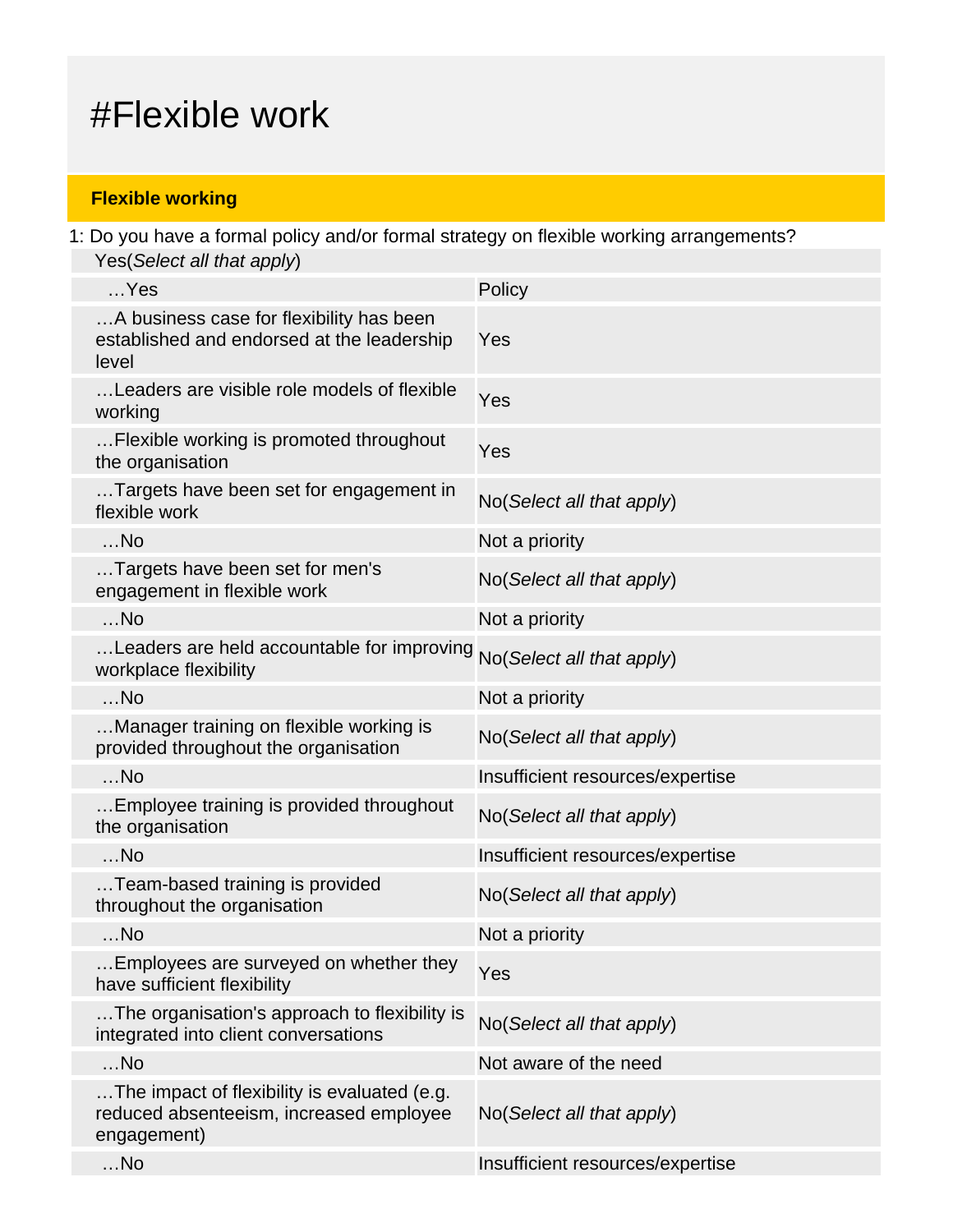| Metrics on the use of, and/or the impact of,<br>flexibility measures are reported to key<br>management personnel | No(Select all that apply)                                      |
|------------------------------------------------------------------------------------------------------------------|----------------------------------------------------------------|
| $$ No                                                                                                            | Insufficient resources/expertise                               |
| Metrics on the use of, and/or the impact of,<br>flexibility measures are reported to the<br>governing body       | No (Select all that apply)                                     |
| $$ No                                                                                                            | Insufficient resources/expertise                               |
| 2: Do you offer any of the following flexible working options to MANAGERS in your workplace?                     |                                                                |
| Flexible hours of work                                                                                           | Yes(Select one option only)                                    |
| $$ Yes                                                                                                           | SAME options for women and men(Select all<br>that apply)       |
| SAME options for women and men                                                                                   | Informal options are available<br>Formal options are available |
| Compressed working weeks                                                                                         | Yes(Select one option only)                                    |
| $$ Yes                                                                                                           | SAME options for women and men(Select all<br>that apply)       |
| SAME options for women and men                                                                                   | Informal options are available<br>Formal options are available |
| $\dots$ Time-in-lieu                                                                                             | Yes(Select one option only)                                    |
| $$ Yes                                                                                                           | SAME options for women and men(Select all<br>that apply)       |
| SAME options for women and men                                                                                   | Formal options are available<br>Informal options are available |
| Telecommuting (e.g. working from home)                                                                           | Yes(Select one option only)                                    |
| $$ Yes                                                                                                           | SAME options for women and men(Select all<br>that apply)       |
| SAME options for women and men                                                                                   | Formal options are available<br>Informal options are available |
| Part-time work                                                                                                   | Yes(Select one option only)                                    |
| $$ Yes                                                                                                           | SAME options for women and men(Select all<br>that apply)       |
| SAME options for women and men                                                                                   | Formal options are available<br>Informal options are available |
| Job sharing                                                                                                      | Yes(Select one option only)                                    |
| $$ Yes                                                                                                           | SAME options for women and men(Select all<br>that apply)       |
| SAME options for women and men                                                                                   | Informal options are available<br>Formal options are available |
| Carer's leave                                                                                                    | Yes(Select one option only)                                    |
| $$ Yes                                                                                                           | SAME options for women and men(Select all<br>that apply)       |
|                                                                                                                  | Formal options are available                                   |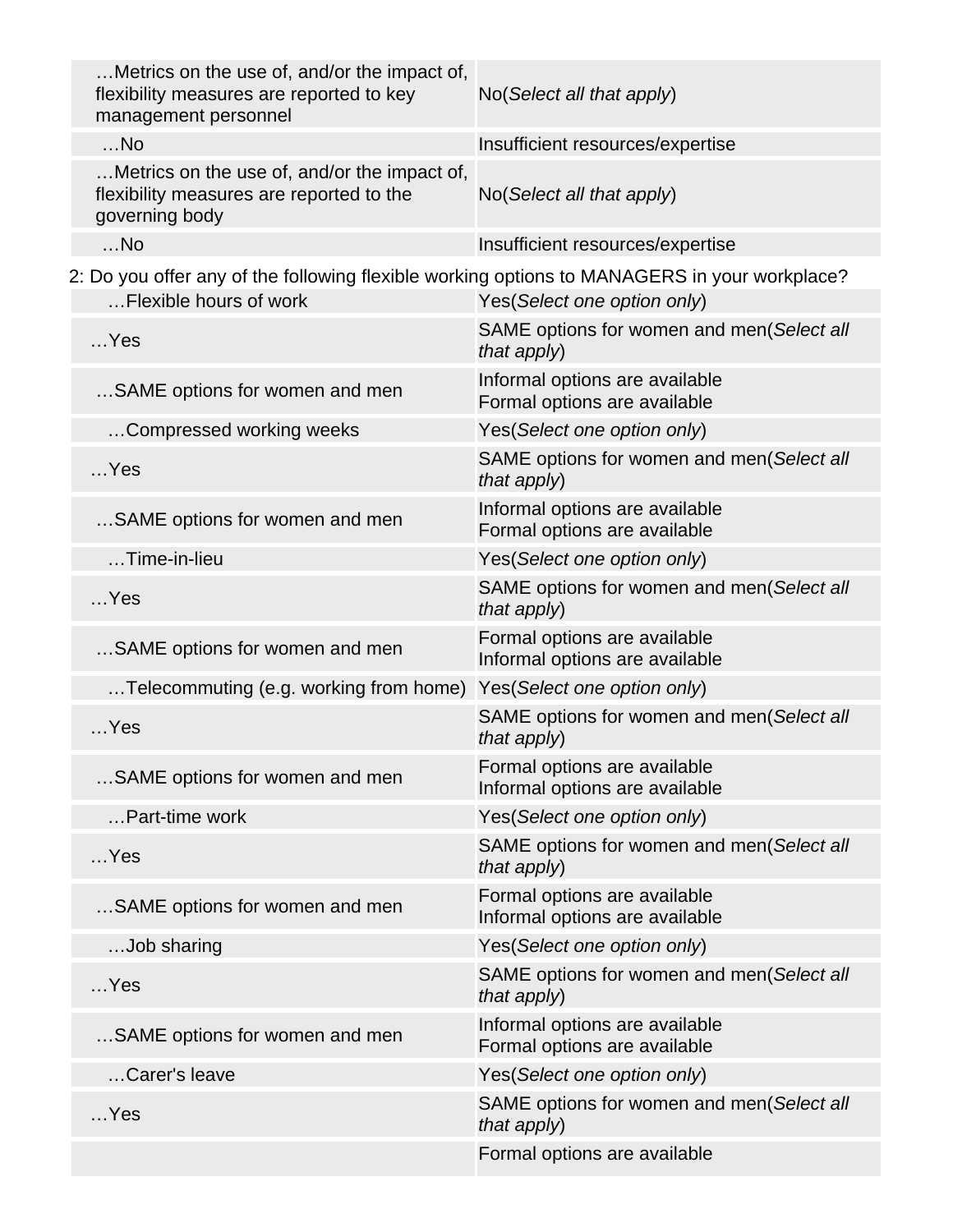| Informal options are available                                 |
|----------------------------------------------------------------|
| Yes (Select one option only)                                   |
| SAME options for women and men(Select all<br>that apply)       |
| Formal options are available<br>Informal options are available |
| Yes (Select one option only)                                   |
| SAME options for women and men(Select all<br>that apply)       |
| Informal options are available<br>Formal options are available |
|                                                                |

3: Are your flexible working arrangement options for NON-MANAGERS the same as the options for managers above?

Yes

4: Has your organisation implemented an 'all roles flex' approach to flexible work? Yes

5: Did you see an increase, overall, in the approval of FORMAL flexible working arrangements for your workforce during the 2021-22 reporting period?

Yes, for both women and men

6: If your workplace includes hybrid teams (i.e. some employees in a team work remotely while other employees in a team work at the organisation's usual workplace), have any of the following measures been utilised to ensure the fair treatment of all employees regardless of work location?

Not applicable

7: If your organisation would like to provide additional information relating to flexible working and gender equality in your workplace, including specific changes due to the impact of the COVID-19 pandemic on your workplace, please do so below.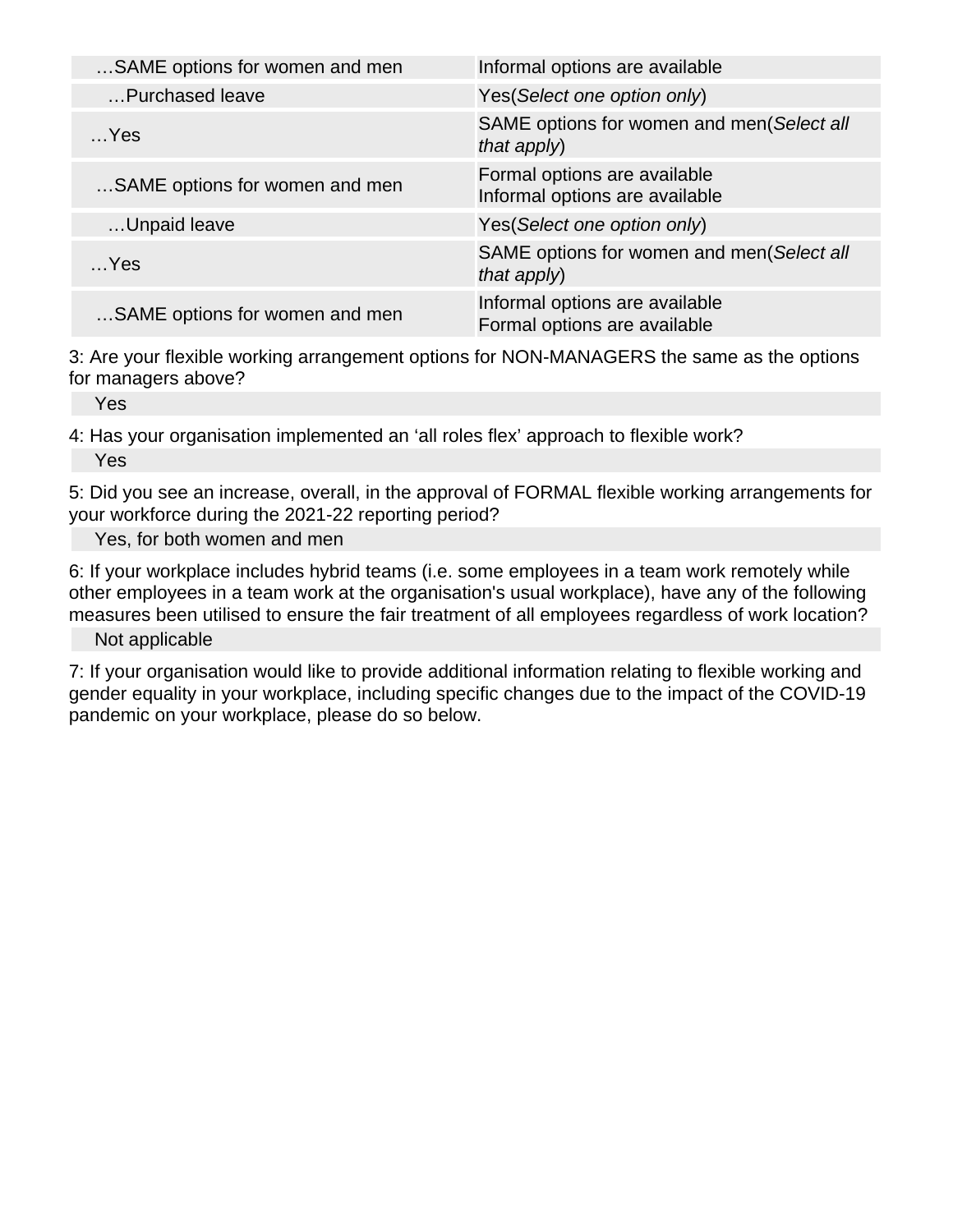## #Employee support

#### **Paid parental leave**

1: Do you provide employer funded paid parental leave regardless of carer's status (i.e. primary/secondary) in addition to any government funded parental leave scheme?

No, we do not offer employer funded parental leave

…No, we do not offer employer funded mo, we do not oner employer runded<br>parental leave

2: If your organisation would like to provide additional information relating to paid parental leave and gender equality in your workplace, please do so below.

|  | <b>Support for carers</b> |
|--|---------------------------|
|--|---------------------------|

1: Do you have a formal policy and/or formal strategy to support employees with family or caring responsibilities?

Yes(Select all that apply)

…Yes Policy

2: Do you offer any of the following support mechanisms for employees with family or caring responsibilities?

| Employer subsidised childcare                                                                    | No (You may specify why the above support<br>mechanism is not available to your employees.) |
|--------------------------------------------------------------------------------------------------|---------------------------------------------------------------------------------------------|
| $$ No                                                                                            | Not a priority                                                                              |
| On-site childcare                                                                                | No(You may specify why the above support<br>mechanism is not available to your employees.)  |
| $$ No                                                                                            | Not a priority                                                                              |
| Breastfeeding facilities                                                                         | Yes (Please indicate the availability of this<br>support mechanism.)                        |
| $$ Yes                                                                                           | Available at SOME worksites                                                                 |
| Childcare referral services                                                                      | No(You may specify why the above support<br>mechanism is not available to your employees.)  |
| $$ No                                                                                            | Not aware of the need                                                                       |
| Internal support networks for parents                                                            | No(You may specify why the above support<br>mechanism is not available to your employees.)  |
| $$ No                                                                                            | Not aware of the need                                                                       |
| Return to work bonus (only select if this<br>bonus is not the balance of paid parental<br>leave) | No(You may specify why the above support<br>mechanism is not available to your employees.)  |
| $$ No                                                                                            | Not a priority                                                                              |
| Information packs for new parents and/or<br>those with elder care responsibilities               | No(You may specify why the above support<br>mechanism is not available to your employees.)  |
|                                                                                                  | Currently under development (Select the                                                     |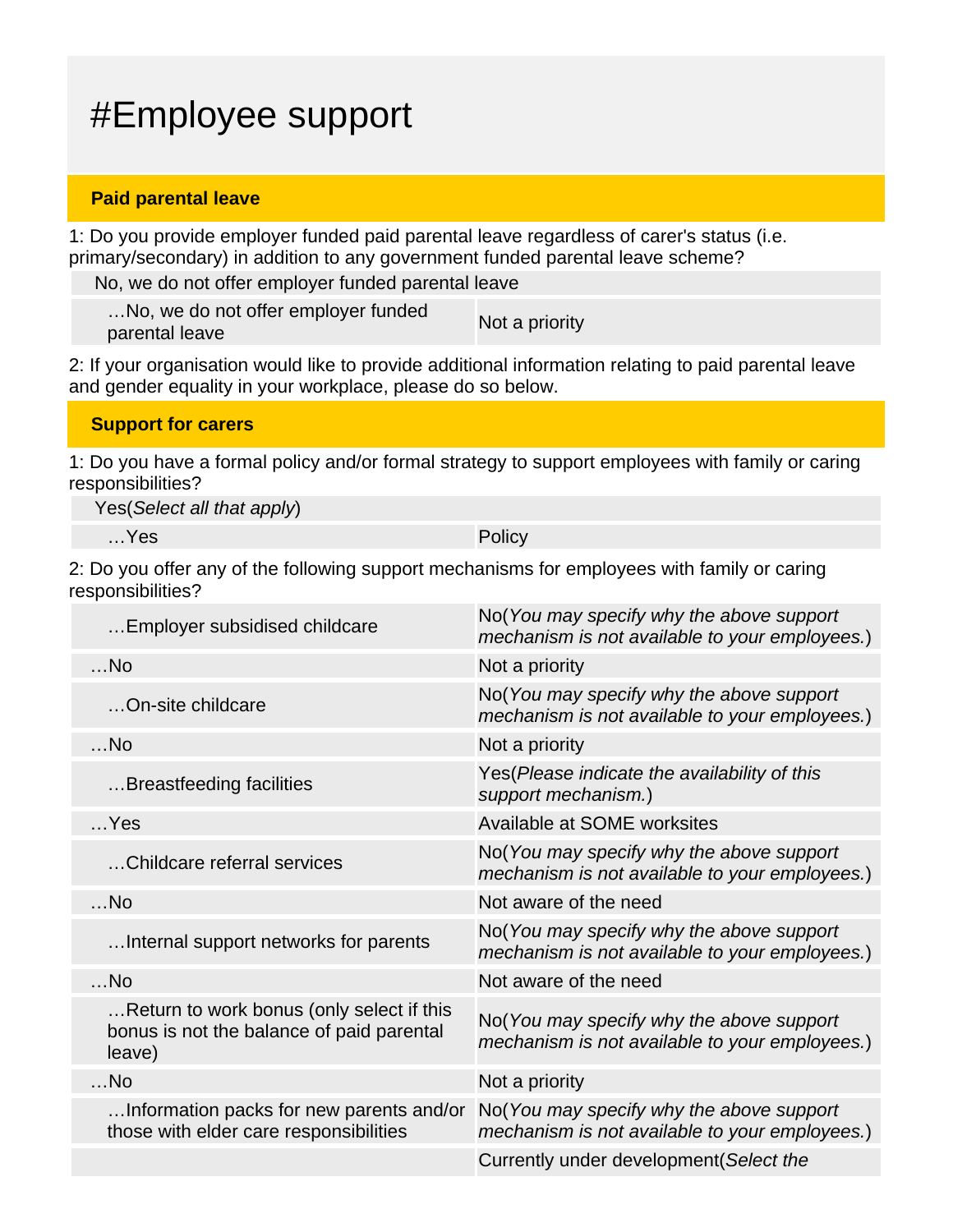| estimated completion date.)                                                                |
|--------------------------------------------------------------------------------------------|
| 31-Dec-2022                                                                                |
| Yes (Please indicate the availability of this<br>support mechanism.)                       |
| Available at ALL worksites                                                                 |
| Yes (Please indicate the availability of this<br>support mechanism.)                       |
| Available at ALL worksites                                                                 |
| No(You may specify why the above support<br>mechanism is not available to your employees.) |
| Not a priority                                                                             |
| No(You may specify why the above support<br>mechanism is not available to your employees.) |
| Not aware of the need                                                                      |
| No(You may specify why the above support<br>mechanism is not available to your employees.) |
| Not aware of the need                                                                      |
| No(You may specify why the above support<br>mechanism is not available to your employees.) |
| Not aware of the need                                                                      |
| No                                                                                         |
|                                                                                            |

3: If your organisation would like to provide additional information relating to support for carers in your workplace, please do so below.

### **Sex-based harassment and discrimination**

1: Do you have a formal policy and/or formal strategy on sex-based harassment and discrimination prevention?

Yes(Select all that apply)

| $$ Yes                                                                                                                                            | Policy |
|---------------------------------------------------------------------------------------------------------------------------------------------------|--------|
| 1.1: Do you provide a grievance process in<br>any sex-based harasssment and<br>discrimination prevention formal policy<br>and/or formal strategy? | Yes    |

2: Do you provide training on sex-based harassment and discrimination prevention to the following groups?

| All managers  | Yes (Please indicate how often is this training<br>provided (select all that apply):) |
|---------------|---------------------------------------------------------------------------------------|
| $$ Yes        | At induction<br>Every one-to-two years                                                |
| All employees | Yes(Please indicate how often is this training<br>provided (select all that apply):)  |
| Yes           | At induction<br>Every one-to-two years                                                |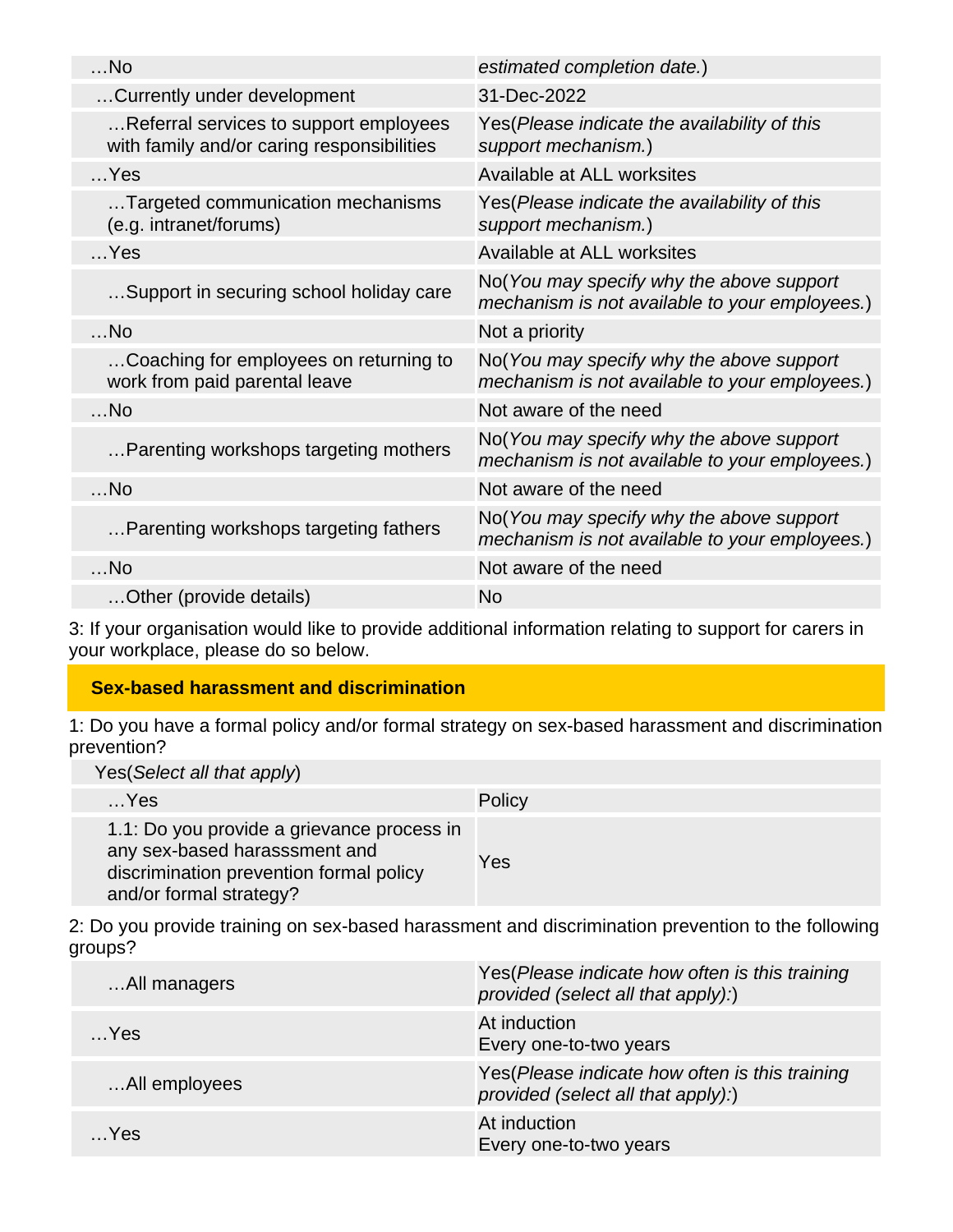3: If your organisation would like to provide additional information relating to sex-based harassment and discrimination, please do so below.

### **Family or domestic violence**

1: Do you have a formal policy and/or formal strategy to support employees who are experiencing family or domestic violence?

| Yes (Select all that apply) |        |
|-----------------------------|--------|
| …Yes                        | Policy |

2: Other than a formal policy and/or formal strategy, do you have the following support mechanisms in place to support employees who are experiencing family or domestic violence?

| Employee assistance program (including<br>access to psychologist, chaplain or<br>counsellor)      | Yes                                                                    |
|---------------------------------------------------------------------------------------------------|------------------------------------------------------------------------|
| Training of key personnel                                                                         | No(Select all that apply)                                              |
| $$ No                                                                                             | Insufficient resources/expertise                                       |
| A domestic violence clause is in an<br>enterprise agreement or workplace<br>agreement             | No(Select all that apply)                                              |
| $$ No                                                                                             | Currently under development (Select the<br>estimated completion date.) |
| Currently under development                                                                       | 31-Dec-2022                                                            |
| Workplace safety planning                                                                         | Yes                                                                    |
| Access to paid domestic violence leave<br>(contained in an enterprise/workplace<br>agreement)     | No(Select all that apply)                                              |
| $$ No                                                                                             | Not a priority                                                         |
| Access to unpaid domestic violence leave<br>(contained in an enterprise/workplace<br>agreement)   | Yes(Is the leave period unlimited?)                                    |
| $$ Yes                                                                                            | <b>No</b>                                                              |
| Access to paid domestic violence leave<br>(not contained in an enterprise/workplace<br>agreement) | No(Select all that apply)                                              |
| $$ No                                                                                             | Not a priority                                                         |
| Access to unpaid leave                                                                            | Yes(Is the leave period unlimited?)                                    |
| $$ Yes                                                                                            | No                                                                     |
| : How many days of unpaid domestic<br>violence leave are provided?                                | 5                                                                      |
| Confidentiality of matters disclosed                                                              | Yes                                                                    |
| Referral of employees to appropriate<br>domestic violence support services for<br>expert advice   | Yes                                                                    |
|                                                                                                   |                                                                        |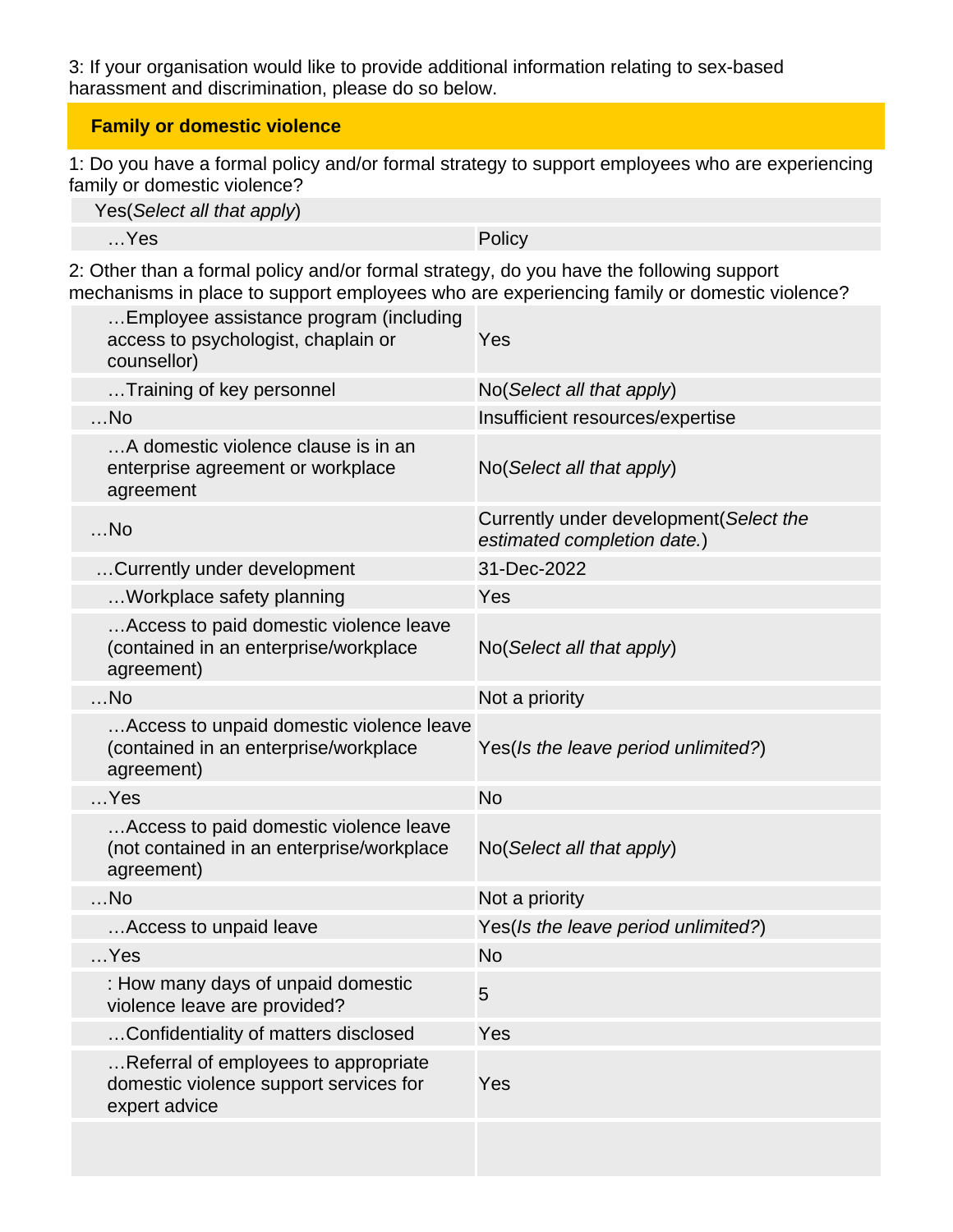| Protection from any adverse action or<br>discrimination based on the disclosure of<br>domestic violence | Yes                              |
|---------------------------------------------------------------------------------------------------------|----------------------------------|
| Flexible working arrangements                                                                           | Yes                              |
| Provision of financial support (e.g.<br>advance bonus payment or advanced pay)                          | No(Select all that apply)        |
| $$ No                                                                                                   | Insufficient resources/expertise |
| Offer change of office location                                                                         | Yes                              |
| Emergency accommodation assistance                                                                      | No(Select all that apply)        |
| $$ No                                                                                                   | Not a priority                   |
| Access to medical services (e.g. doctor or<br>nurse)                                                    | No(Select all that apply)        |
| $$ No                                                                                                   | Not a priority                   |
| Other (provide details)                                                                                 | No.                              |

3: If your organisation would like to provide additional information relating to family and domestic violence affecting your workplace, please do so below.